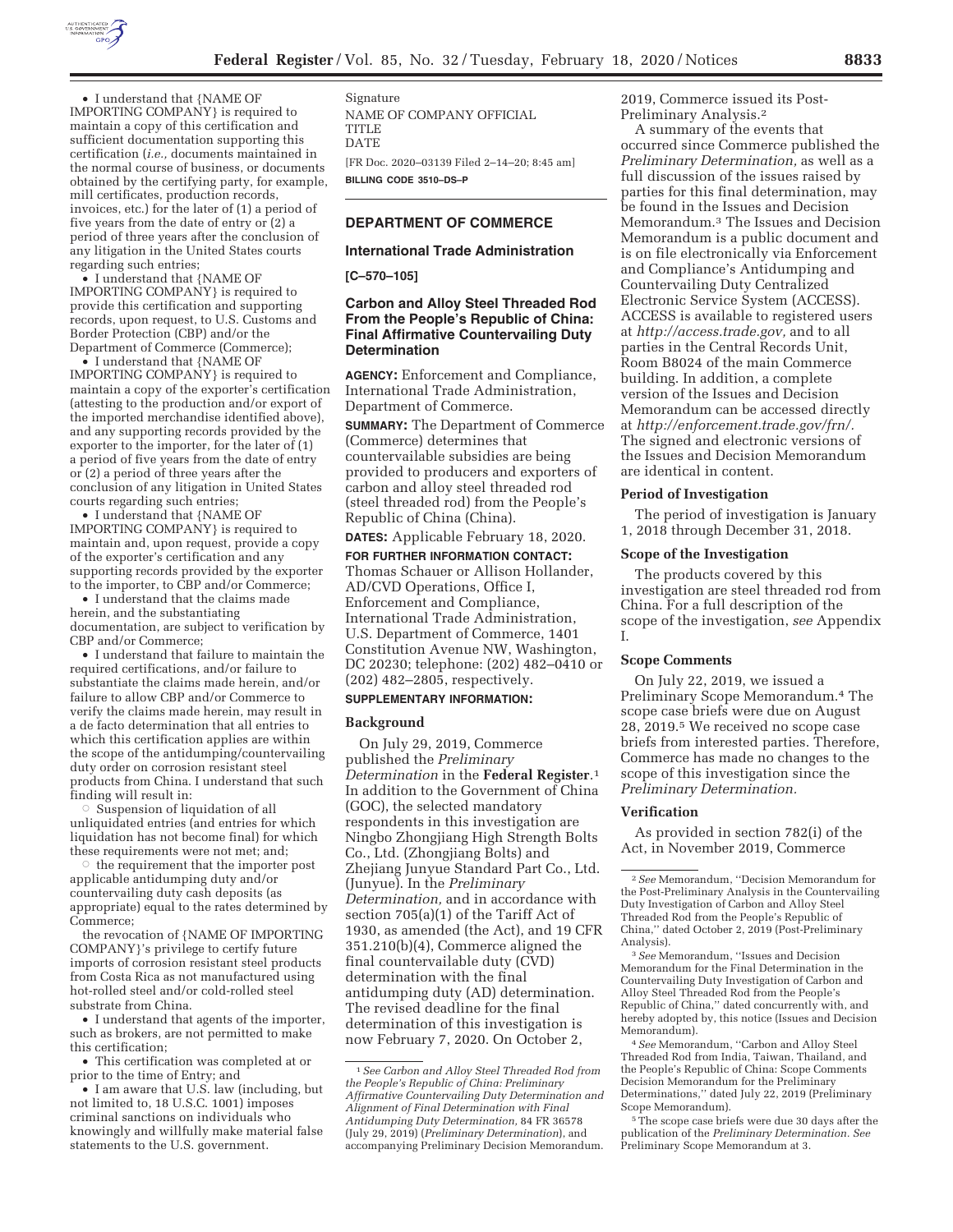verified the subsidy information reported by Zhongjiang Bolts and Junyue. We used standard verification procedures, including an examination of relevant accounting and production records, and original source documents provided by Junyue and Zhongjiang Bolts.

# **Analysis of Subsidy Programs and Comments Received**

The subsidy programs under investigation and the issues raised in the case and rebuttal briefs by parties in this investigation are discussed in the Issues and Decision Memorandum. For a list of the issues raised by parties, and to which we responded in the Issues and Decision Memorandum, *see*  Appendix II of this notice.

### **Methodology**

Commerce conducted this investigation in accordance with section 701 of the Act. For each of the subsidy programs found countervailable, Commerce determines that there is a subsidy, *i.e.,* a financial contribution by an ''authority'' that gives rise to a benefit to the recipient, and that the subsidy is specific.<sup>6</sup>

#### **Use of Adverse Facts Available**

In making this final determination, Commerce relied, in part, on facts available and, because the GOC and Junyue did not act to the best of their ability in responding to Commerce's requests for information, we drew an adverse inference where appropriate in selecting from among the facts otherwise available, pursuant to sections 776(a) and (b) of the Act. For further information, *see* the section ''Use of Facts Otherwise Available and Adverse Inferences'' and Comments 1 through 3, 6, and 7 in the Issues and Decision Memorandum.

### **Changes Since the Preliminary Determination**

Based on our analysis of our findings at verification and the comments received, we have made certain changes to the countervailable subsidy rate calculations. For discussion of these changes, *see* the Issues and Decision Memorandum.

# **All-Others Rate**

In accordance with section  $705(c)(5)(A)(i)$  of the Act, for companies not individually examined, we apply an all-others rate, which is normally calculated by weighting the subsidy

rates of the mandatory respondents by those companies' exports of the subject merchandise to the United States. Under section  $705(c)(5)(A)(i)$  of the Act, the allothers rate should exclude zero and *de minimis* rates or any rates based entirely on facts otherwise available pursuant to section 776 of the Act.

Commerce calculated individual estimated countervailable subsidy rates for Junyue and Zhongjiang Bolts that are not zero, *de minimis,* or based entirely on facts otherwise available. Commerce calculated the all-others rate using a weighted-average of the estimated subsidy rates calculated for the examined respondents using each company's publicly ranged U.S. sales quantities for the merchandise under consideration.7

# **Final Determination**

| Company                                                                            | Net<br>subsidy<br>rate<br>(percent) |
|------------------------------------------------------------------------------------|-------------------------------------|
| Ningbo Zhongjiang High<br>Strength Bolts Co., Ltd<br>Zhejiang Junyue Standard Part | 31.02                               |
| Co., Ltd                                                                           | 66.81<br>41.17                      |

We determine the countervailable subsidy rates to be:

# **Disclosure**

We intend to disclose the calculations performed to parties in this proceeding within five days after public announcement of the final determination in the **Federal Register**, in accordance with 19 CFR 351.224(b).

# **Continuation of Suspension of Liquidation**

As a result of our *Preliminary Determination* and pursuant to section  $703(d)(1)(B)$  and  $(d)(2)$  of the Act, we instructed U.S. Customs and Border Protection (CBP) to suspend liquidation of all steel threaded rod from China, that were entered, or withdrawn from warehouse, for consumption on or after July 29, 2019, the date of the publication of the *Preliminary Determination* in the **Federal Register**. In accordance with section 703(d) of the Act, we instructed CBP to discontinue the suspension of liquidation for CVD purposes for subject merchandise entered, or withdrawn from warehouse, on or after November 26, 2019, but continue the suspension of liquidation of all entries from July 29 through November 25, 2019.

If the U.S. International Trade Commission (ITC) issues a final affirmative injury determination, we will issue a CVD order and will reinstate the suspension of liquidation under section 706(a) of the Act and will require a cash deposit of estimated countervailable duties for such entries of subject merchandise in the amounts indicated above. If the ITC determines that material injury, or threat of material injury, does not exist, this proceeding will be terminated, and all cash deposits will be refunded or canceled.

# **ITC Notification**

In accordance with section 705(d) of the Act, we will notify the ITC of our determination. Because the final determination in this proceeding is affirmative, in accordance with section 705(b) of the Act, the ITC will make its final determination as to whether the domestic industry in the United States is materially injured, or threatened with material injury, by reason of imports of steel threaded rod from China no later than 45 days after our final determination. In addition, we are making available to the ITC all nonprivileged and non-proprietary information related to this investigation. We will allow the ITC access to all privileged and business proprietary information in our files, provided the ITC confirms that it will not disclose such information, either publicly or under an administrative protective order (APO), without the written consent of the Assistant Secretary for Enforcement and Compliance.

### **Notification Regarding APO**

In the event that the ITC issues a final negative injury determination, this notice will serve as the only reminder to the parties subject to APO of their

<sup>6</sup>*See* sections 771(5)(B) and (D) of the Act regarding financial contribution; section 771(5)(E) of the Act regarding benefit; and section 771(5A) of the Act regarding specificity.

<sup>7</sup>With two respondents under examination, Commerce normally calculates (A) a weightedaverage of the estimated subsidy rates calculated for the examined respondents; (B) a simple average of the estimated subsidy rates calculated for the examined respondents; and (C) a weighted-average of the estimated subsidy rates calculated for the examined respondents using each company's publicly-ranged U.S. sale quantities for the merchandise under consideration. Commerce then compares (B) and (C) to (A) and selects the rate closest to (A) as the most appropriate rate for all other producers and exporters. *See, e.g., Ball Bearings and Parts Thereof from France, Germany, Italy, Japan, and the United Kingdom: Final Results of Antidumping Duty Administrative Reviews, Final Results of Changed-Circumstances Review, and Revocation of an Order in Part,* 75 FR 53661, 53663 (September 1, 2010). As complete publicly ranged sales data was available, Commerce based the allothers rate on the publicly ranged sales data of the mandatory respondents. In addition, using the same methodology, Commerce calculated an all-others export subsidy rate of 16.52 percent, an all-others subsidy rate for the provision of steel bar at less than adequate remuneration (LTAR) of 12.75 percent, and an all-others subsidy rate for the provision of wire rod at LTAR of 9.75 percent. For a complete analysis of the data, *see* the All-Others' Rate Calculation Memorandum, dated concurrently with this notice.